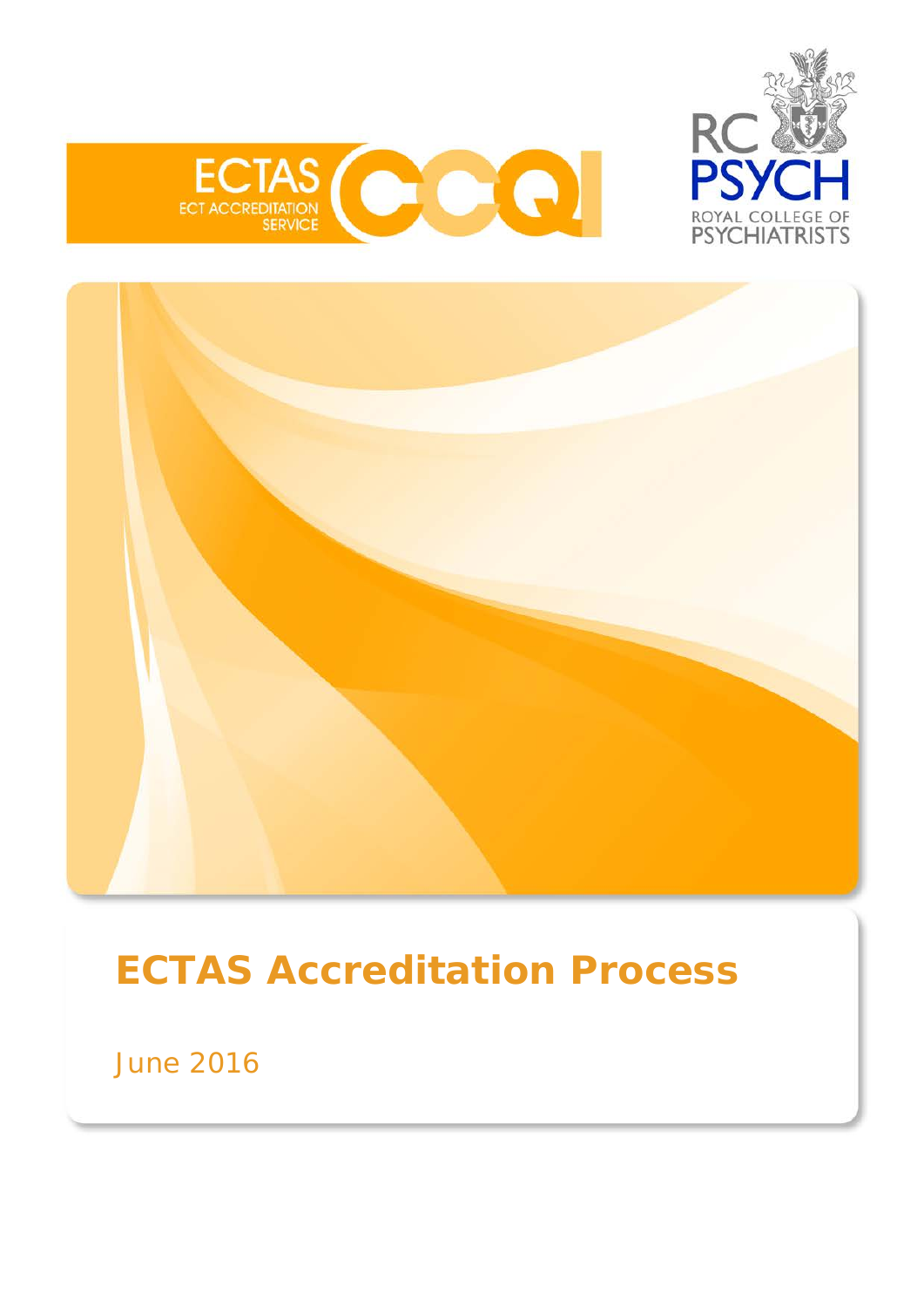# **Contents**

*This booklet describes the ECT Accreditation service and provides information about the review process, the accreditation ratings awarded and what happens after accreditation.*

- **Diagram showing Review Cycle**
- **Aims and Objectives**
- **The Standards**
- **The Data Collection tools**
- **The Accreditation Period**
- **The College Website**
- **Costs**
- **The Accreditation Process**
	- **Self-review**
	- **Peer-review**
	- **Accreditation decision**
- **Activities and Support during a clinic's accredited period**
	- **Standards revision**
	- **Annual self-review period**
	- **Peer-review**
	- **Annual members' forum**
	- **E-mail discussion group**
	- **How can you become more involved?**
- **Members Joining Form**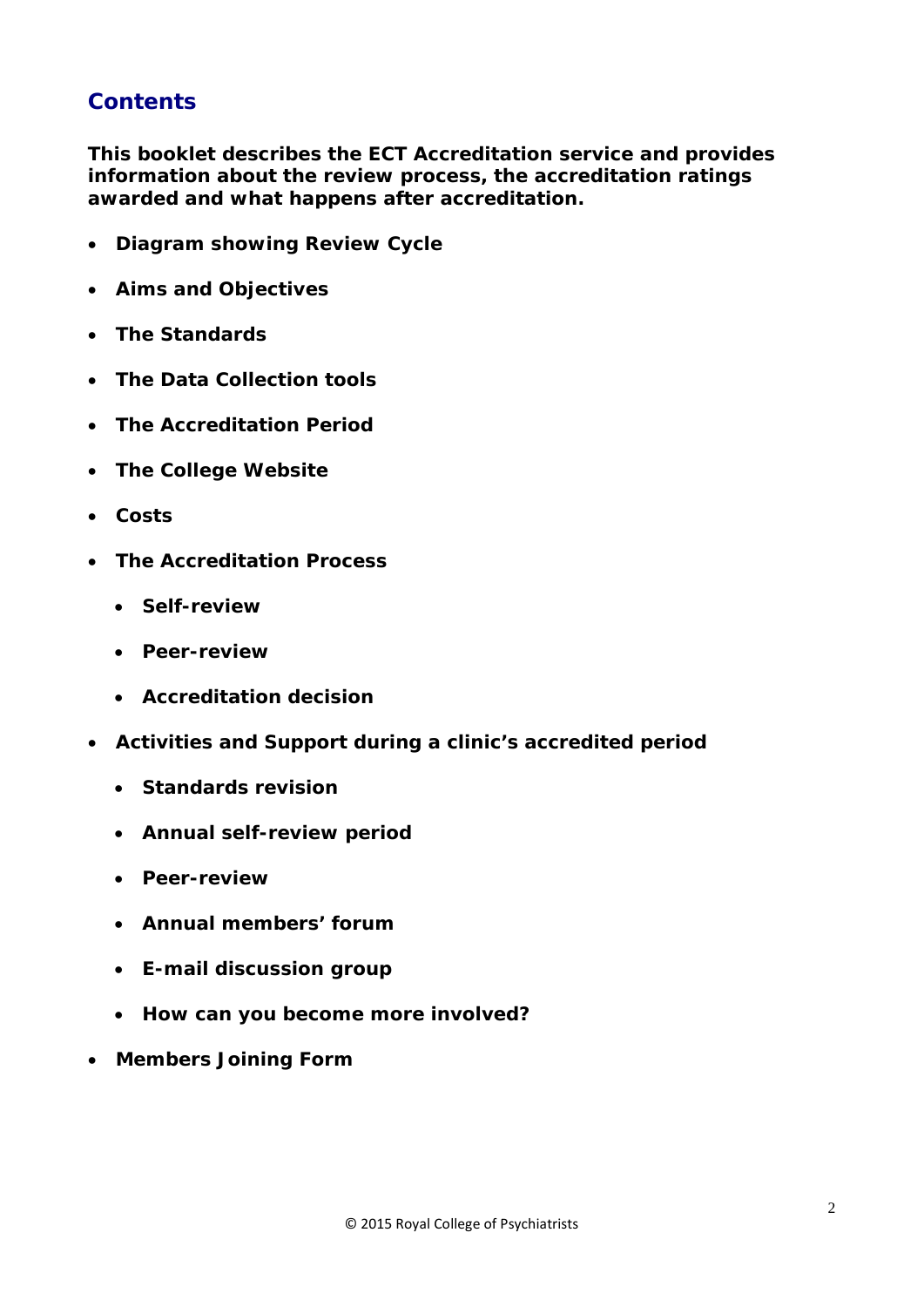#### **The Accreditation Process**

## **Cycles One to Two**

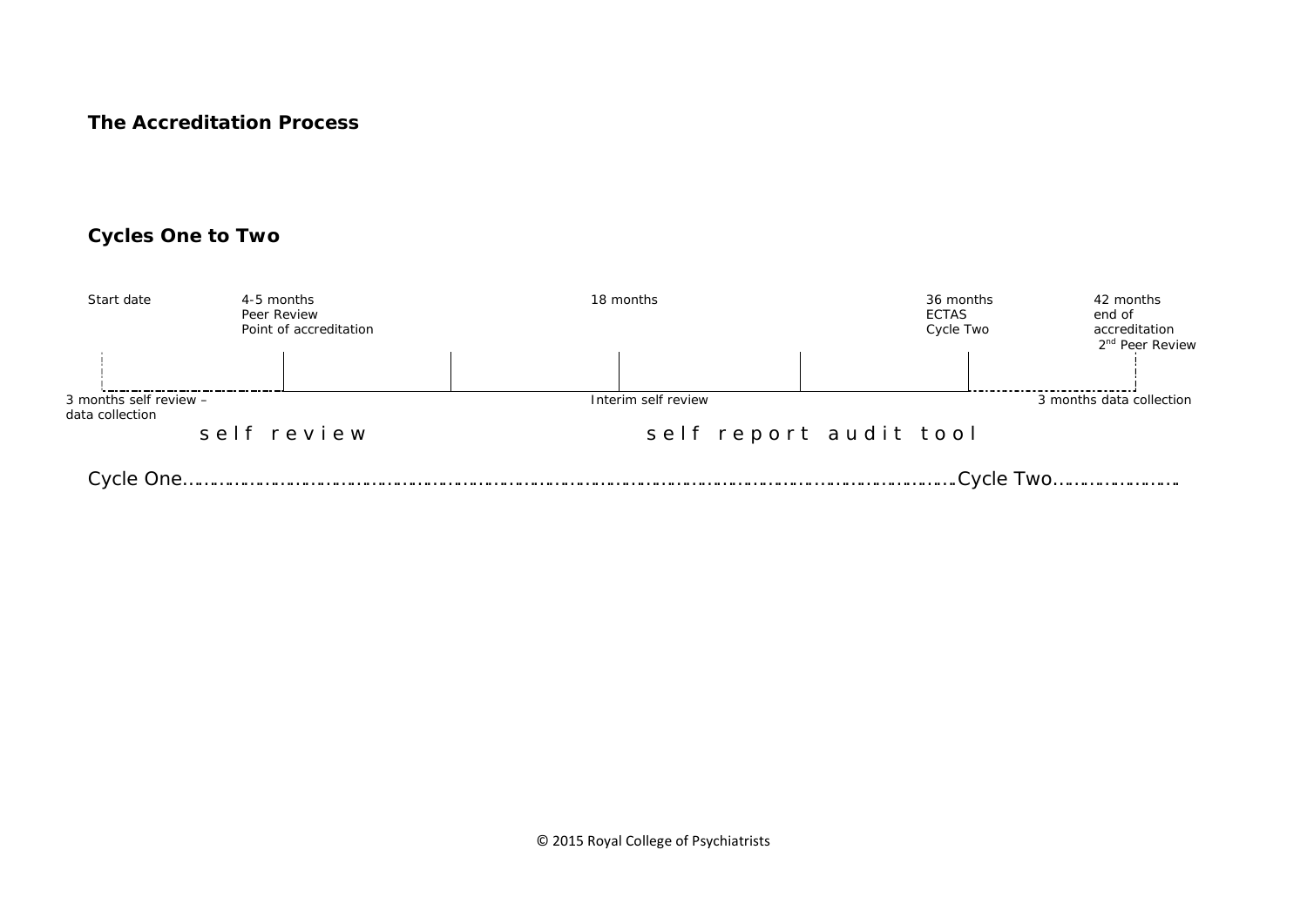# **Aims and Objectives**

The purpose of ECTAS is to improve the way in which Electroconvulsive therapy (ECT) is administered in the United Kingdom and Ireland. It will achieve this by:

- Accrediting ECT clinics
- Creating a national network to support ECT staff through:
	- a database of standards in the administration of ECT
	- the ECTAS peer-review process
	- an email discussion group
	- an annual members' forum
- Maintaining a database of standards in the administration of ECT

## **What accreditation means**

Accreditation is against the ECTAS standards which cover the preparation for treatment, assessment for treatment, and administration of treatment. This should not be taken to apply to review or accreditation of any aspect of the service which falls without the remit of the standards. ECTAS standards are available at www.ectas.org.uk.

## **The Standards**

The standards are drawn from key documents including the Royal College of Psychiatrist's ECT Handbook (2013), the NICE Health Technology Appraisal of ECT (2003), and the Scottish National Audit of ECT (2000). The standards also incorporate feedback from representatives of SURE and MIND as well as pilot studies and experts from a range of relevant professions.

The standards cover the following topics:

- Special precautions
- Assessment and preparation
- Consent
- Anaesthetic practice
- The administration of ECT
- Recovery, monitoring and follow up
- The ECT clinic and facilities
- Staff and training
- Protocols
- Nurse-administered ECT

The standards have been approved by the College ECT committee and the ECTAS reference group which includes service users, psychiatrists, nurses and anaesthetists.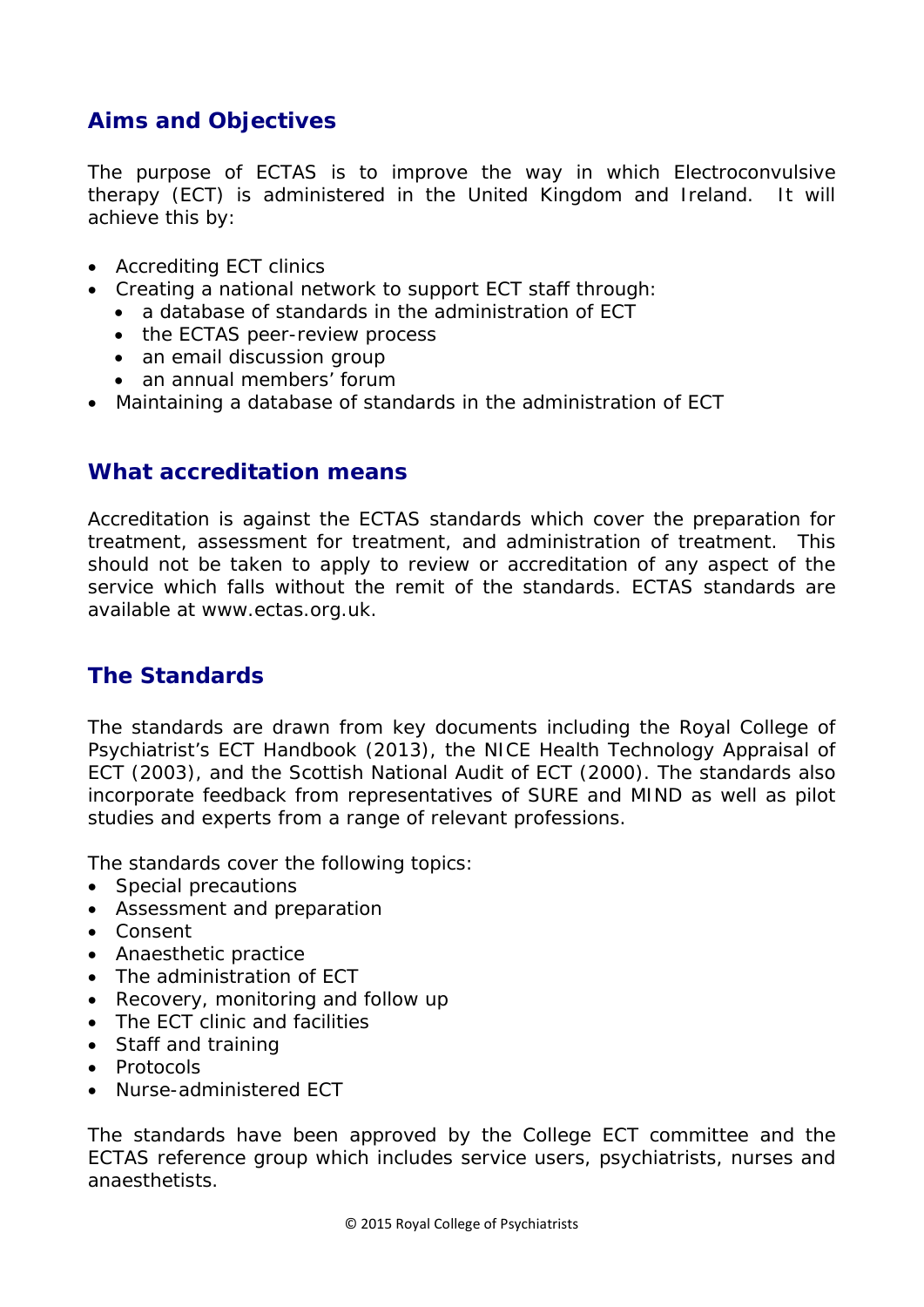The set of standards is comprehensive and aspirational; it is unlikely that any clinic could meet all of them. To support their use in the accreditation process, each standard has been categorised as follows:

**Type 1:** Essential standards. Failure to meet these would result in a significant threat to patient safety, rights or dignity and/or would breach the law. These standards also include the fundamentals of care, including the provision of evidence based care and treatment.

**Type 2:** expected standards that all services should meet;

**Type 3:** desirable standards that high performing services should meet.

A copy of these standards will be sent to every clinic at the beginning of the self-review process.

In the event that the ECT Accreditation Service finds evidence that the Trust's (or other organisation's) ECT service threatens the dignity, safety or rights of service users, the Trust (or other organisation) will take appropriate action. If the Royal College of Psychiatrists is not satisfied that appropriate action has been taken, it reserves the right to inform those with responsibility for the management of the service and/or the relevant regulatory body.

# **Data Collection Tools**

The standards have been incorporated into a set of data collection tools for use in the self- and peer-review process. Some standards have not been included because they cannot be measured reliably.

There are several data collection tools because it is important that each standard is evaluated using the most appropriate method and source of information. The methods are described more fully in the sections that describe the self-review and the peer-review.

# **The Accreditation Period**

A diagram showing the progress of the clinics through the review process is shown on page 3. You will be expected to meet the deadlines, except in exceptional circumstances. Accreditation is from date of the Accreditation Committee's decision and accreditation level will normally remain the same throughout the Cycle (i.e. between Peer Reviews). Clinics that satisfactorily complete the initial self-and peer-review process within the normal time frames will be accredited for three years. However, maintenance of approved status will be conditional on the satisfactory completion of an interim selfreview. A clinic will be contacted with their self-review pack for Cycle 2 six months before Cycle 1 ends. Cycles One and Two of the review process therefore overlap, in order to ensure continuous accreditation.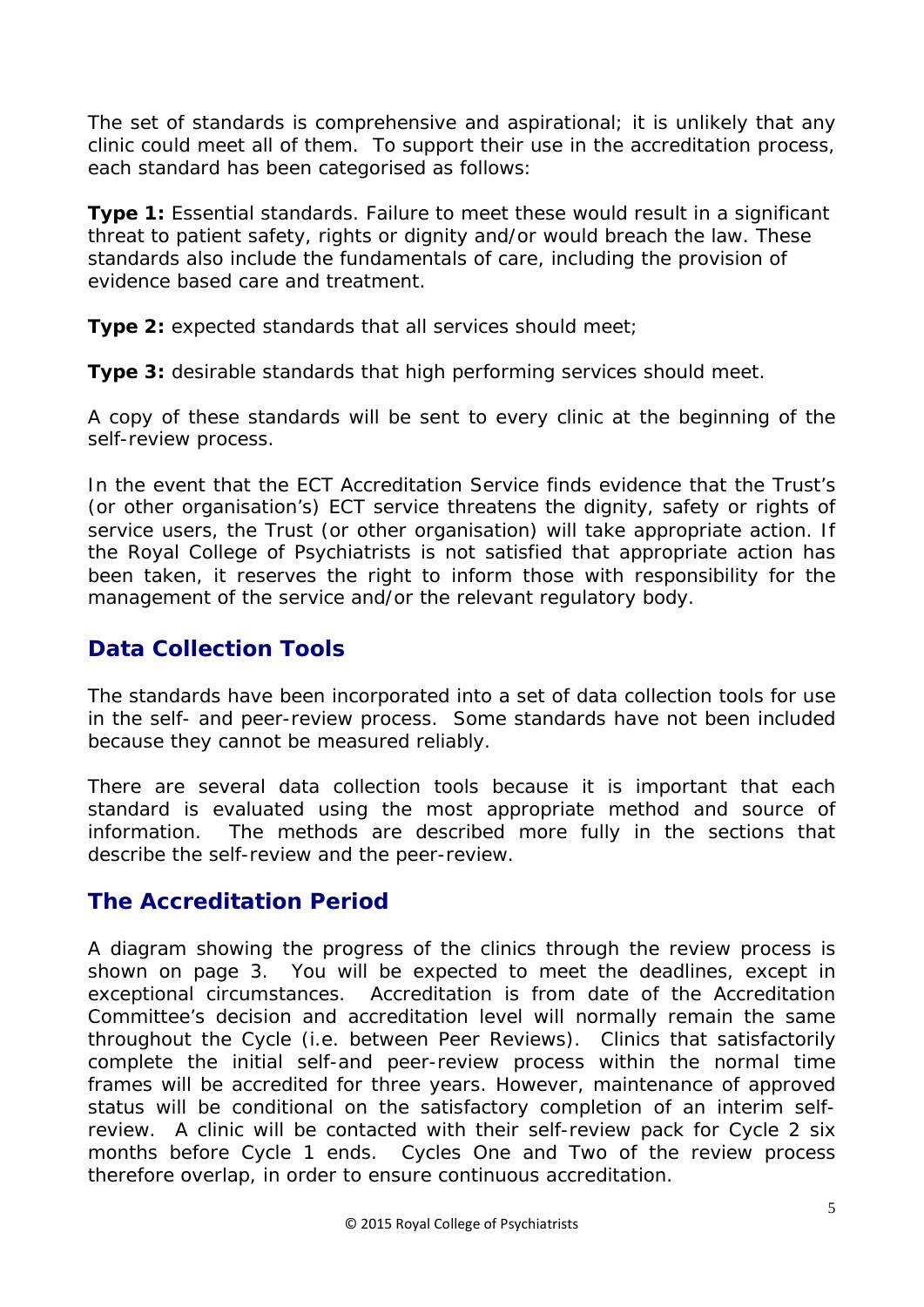Please note that only one peer-review visit will be made to the clinic during the three years and that if a further visit is required because it is found that the clinic poses a threat to patient/ staff safety, the re-visit will be charged at the rate of £600 per day.

Review visits which are cancelled by the clinic will also incur a charge of £600 +VAT per day. Review visits which are cancelled by the ECTAS Project Team, or for reasons beyond the control of the clinic, will not incur a charge.

If, during this three year period, the Trust, (or other organisation) is aware of changes to ECT practice that may affect quality, it must report this to ECTAS which will re-consider the clinics' accreditation status. To ensure that accredited clinics are continuing to meet standards, they will be asked to undertake a self-review at the halfway point of the cycle. Any significant changes to the clinic's documentation, staffing or environment outside of selfreview periods can be flagged up at any time by emailing the ECTAS Team.

ECTAS acts as a source of information for the CQC and periodically supplies the Care Quality Commission with an updated list of member and accredited clinics.

# **The College Website**

Membership of the ECT Accreditation Service will be listed on the Royal College of Psychiatrists' website. Once a final accreditation rating has been awarded, this will be posted on the website next to the clinic name.

# **Costs**

ECTAS received start-up funding from the Royal College of Psychiatrists, but is now funded and maintained entirely by annual subscription of clinics that participate in the network. The current subscription is three annual instalments of £1500 (plus VAT), or a one off payment of £4050 (plus VAT), which will cover the full three years.

Once a clinic's membership application form is received by the ECTAS Team, the local contact will be asked to set dates for their self- and peer-reviews. The Trust will then be invoiced for the year commencing on the day the joining from was received.

## **The Accreditation Process**

The time from registration to a decision being made about a clinic's accreditation category will be between six and nine months, assuming that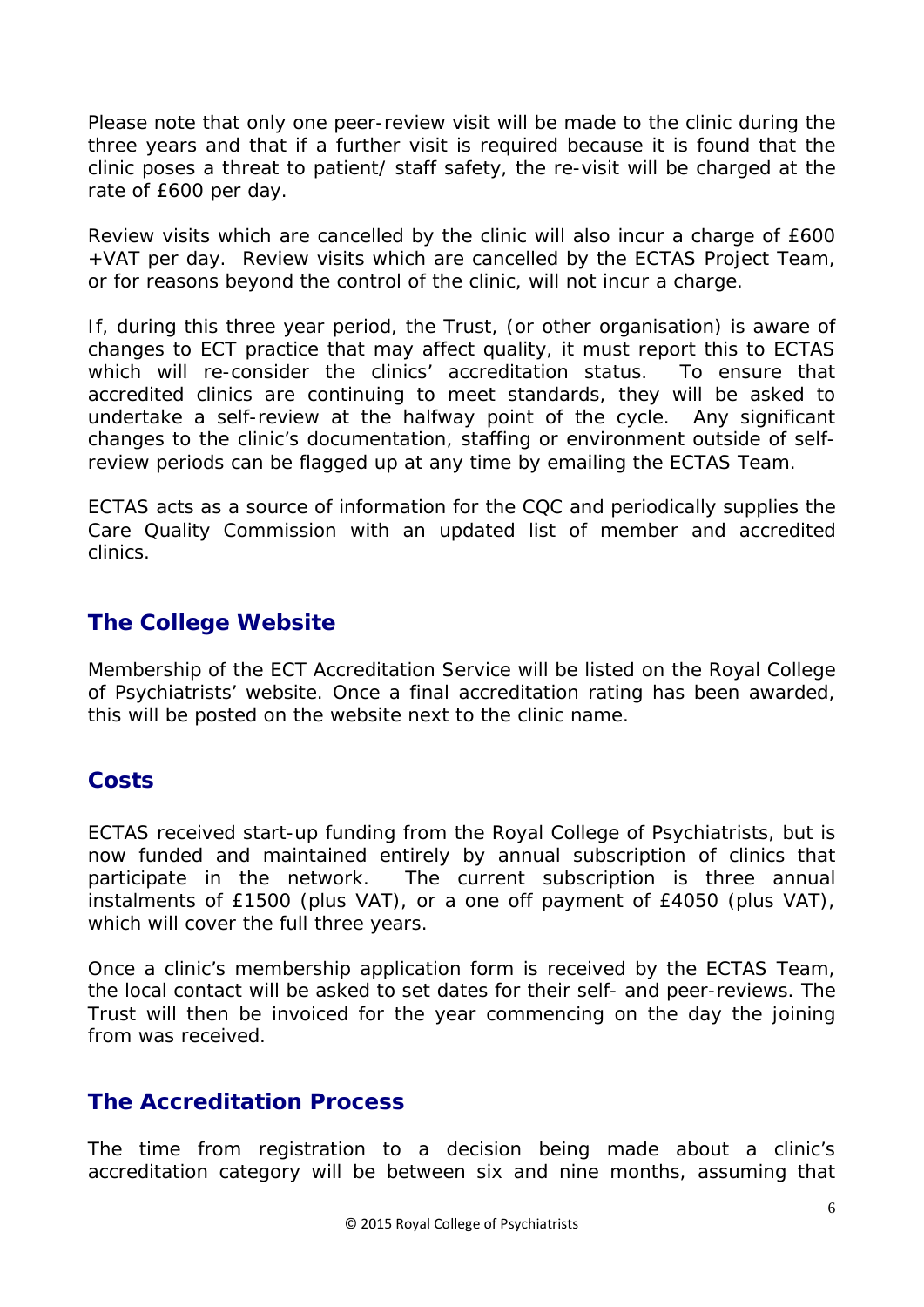data is collected and returned within the timeframes set out in the diagram on page 3. There are three main phases: self-review, a peer-review visit and a decision about accreditation category and feedback.

## **Self-review**

*This is an opportunity for the local multi-professional ECT team to review their local procedures and practices against the ECTAS standards and, if necessary, to make the changes necessary to achieve accreditation.*

At the beginning of the self-review period, the local ECT lead will be sent a copy of the ECTAS 'Standards for the Administration of ECT' and the selfreview data collection tools. The latter should be completed and returned within three months.

The self-review has a number of components:

- **A clinical audit** of the case notes of 10-20 patients who have completed a course of ECT in the last 6 months. The purpose will be to collect information, relevant to ECTAS standards, which would normally be recorded in the patient record.
- **A patient questionnaire** of the reported experiences of at least 5 patients who have completed a course of ECT in the last 6 months. The clinic will be asked to distribute questionnaires to patients who will then complete and return them directly to the ECTAS team in an envelope provided. The patients will be asked not to identify themselves to us.
- **A carer questionnaire** of the reported experiences of at least 5 carers/relatives/friends who have accompanied patients to the ECT clinic within the last 6 months. The clinic will be asked to distribute questionnaires to carers who will then complete and return them directly to the ECTAS team in an envelope provided. The patients will be asked not to identify themselves to us.
- **A review of key documents** including policies, procedures and protocols.
- **A questionnaire for Lead ECT Nurses**
- **A questionnaire for psychiatrists that have prescribed ECT**  covering issues of consent and aftercare.
- **A review of the environment and facilities** by the multi-professional team to review facilities, equipment and medication.

With the exception of the patient, carer and referring psychiatrist questionnaires which can be completed on paper and posted directly to the ECTAS team, all data should be entered online through the ECTAS website. A summary of the results will inform the peer-review team.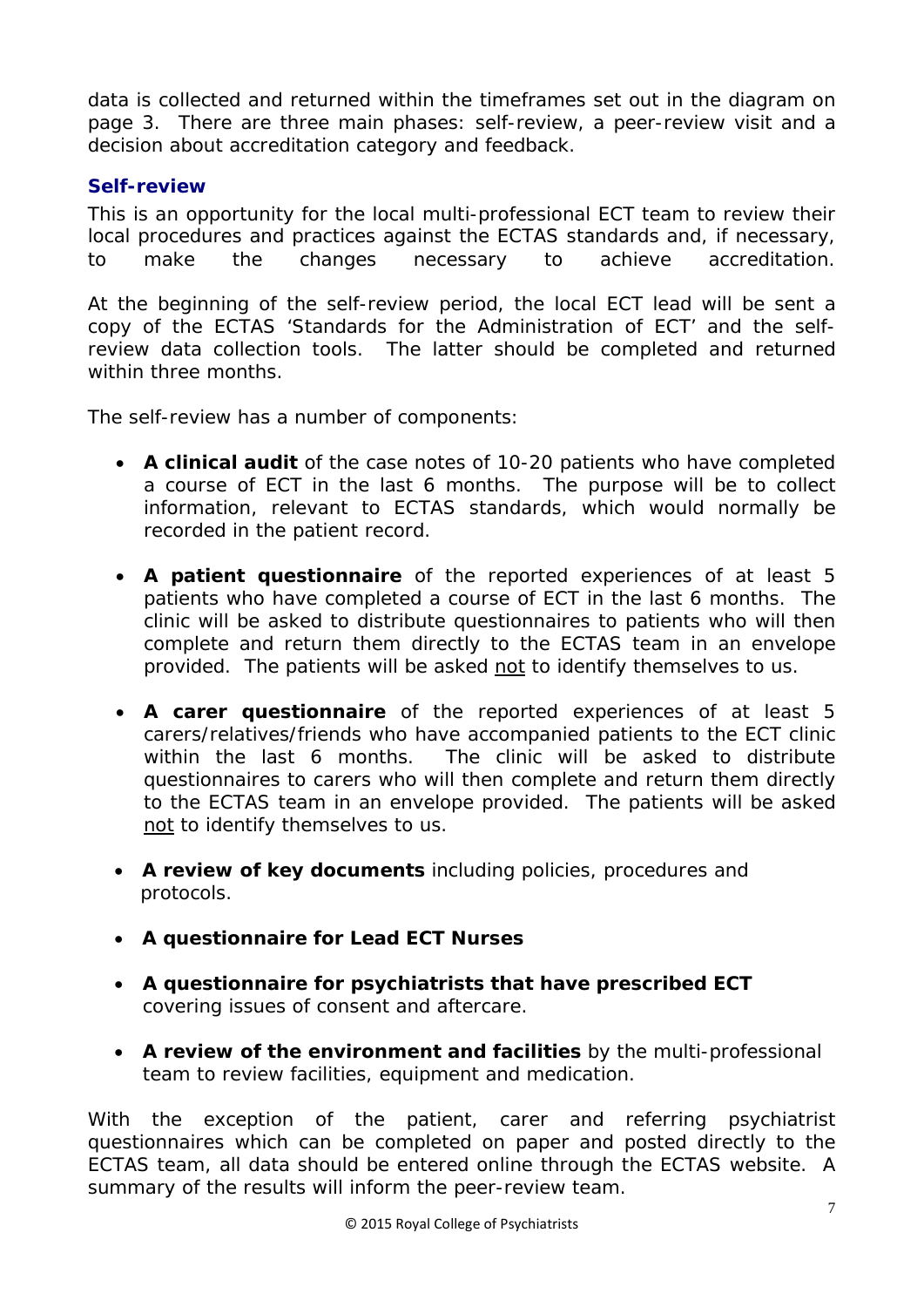#### **Peer-review visit by an external team**

*The purpose of the half-day visit by a peer-review team is to validate the selfreview findings and to provide a valuable opportunity for discussion, and for the review team members to share ideas, make suggestions, offer advice and give support.* 

The half-day peer-review visit will be scheduled for 4-8 weeks after the selfreview data has been returned. Typically, the team will consist of 3 staff from other ECT clinics. A service user and a member of the ECTAS team may also attend. Staff from clinics participating in ECTAS will be expected to act as members of peer-review teams. The team will be led by a lead reviewer, and all reviewers will have undergone specific training from the ECTAS Team.

#### **Timetable of a review day.**

The ECTAS peer review is a half-day which takes place either in the morning or the afternoon. The team being reviewed has the option if they would like to provide lunch after a morning review, or before an afternoon review.

| <b>Time</b>         | Time                  | <b>Activity</b>                                                                                                                                                                                            |
|---------------------|-----------------------|------------------------------------------------------------------------------------------------------------------------------------------------------------------------------------------------------------|
| (morning<br>review) | (afternoon<br>review) |                                                                                                                                                                                                            |
|                     | 12:00-13:00           | <b>Lunch</b> (optional – afternoon meeting only)                                                                                                                                                           |
| 10.00-10.15         | $13:00 - 13:15$       | Introductory meeting for reviewers<br>Review timetable<br>Queries about the day answered<br>$\bullet$                                                                                                      |
| $10:15 - 10:30$     | $13:15 - 13:30$       | Introductory meeting with host team<br>Brief on the clinic                                                                                                                                                 |
| $10.30 - 12:00$     | $13:30 - 15:00$       | <b>Peer Review Booklet: Section 1</b><br>General standards and clinic walkthrough                                                                                                                          |
| $12:00 - 12:30$     | 15:00-15:30           | <b>Peer Review Booklet: Section 2</b><br>Clinic staff will take reviewers through the<br>relevant documentation including clinic<br>procedures, literature available to the<br>patient, health records etc |
| $12:30-13:00$       | $15:30-16:00$         | Feedback meeting with host team<br>Action points summarised and feedback to<br>local staff                                                                                                                 |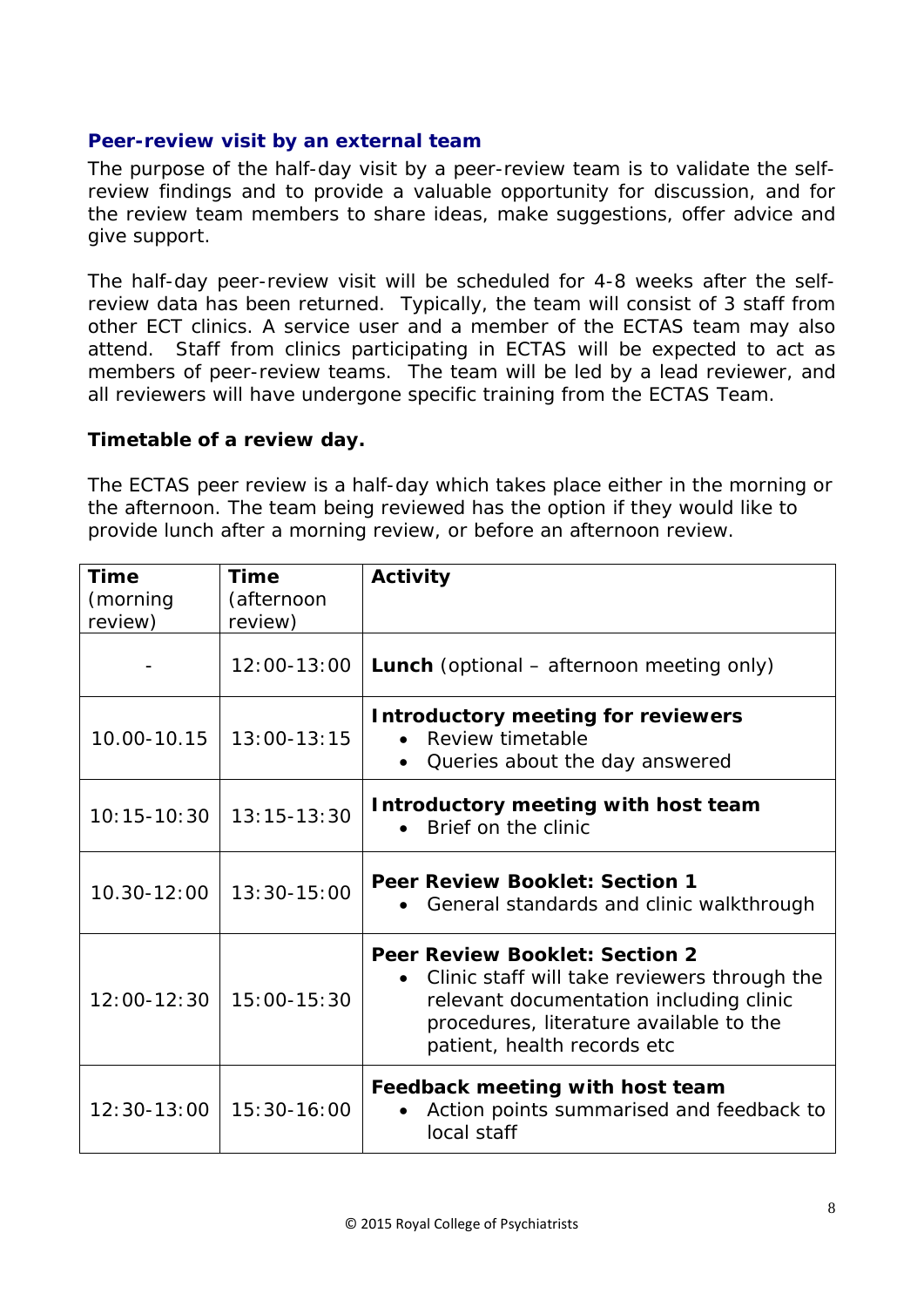| 13:00-14:00 | - | <b>Lunch</b> (optional – morning meeting only) |
|-------------|---|------------------------------------------------|
|             |   |                                                |

Please note:

- the day **does not** require the review team to observe an ECT treatment session;
- review team members will not be allowed to see actual patient health records

#### **How Accreditation Category is Decided**

Data from the self- and peer-review will be compiled by the ECTAS team into a summary report of the clinic's strengths and areas for improvement. Once this has been verified by the lead reviewer who visited the clinic, the ECTAS Accreditation Committee will consider the data and recommend an accreditation status. The AC acts as part of the Combined Committee for Accreditation, this Committee has an overall Chair who assures governance and consistency across those projects measuring the quality of services which are managed by the College.

ECTAS communicates any decisions regarding the level of accreditation to the Care Quality Commission.

There are three categories of accreditation status:

- **Category 1: accredited**. The clinic would:
	- meet all type 1 standards;
	- meet the majority of type 2 standards;
	- meet many type 3 standards.
- **Category 2: accreditation deferred**. The clinic would:
	- fail to meet one or more type 1 standards but demonstrate the capacity to meet these within a short time;
	- fail to meet a substantial number of type 2 standards but demonstrate the capacity to meet the majority within a short time.

The clinic will receive a report detailing the strengths and weaknesses that have been identified, with an emphasis on those standards that need to be addressed for accreditation to be awarded. Data will be collected through a further self- and/or peer-review within a 3- or 6-month period to confirm that the clinic now meets the criteria for category 2 approval.

• **Category 3: not accredited**. The clinic would: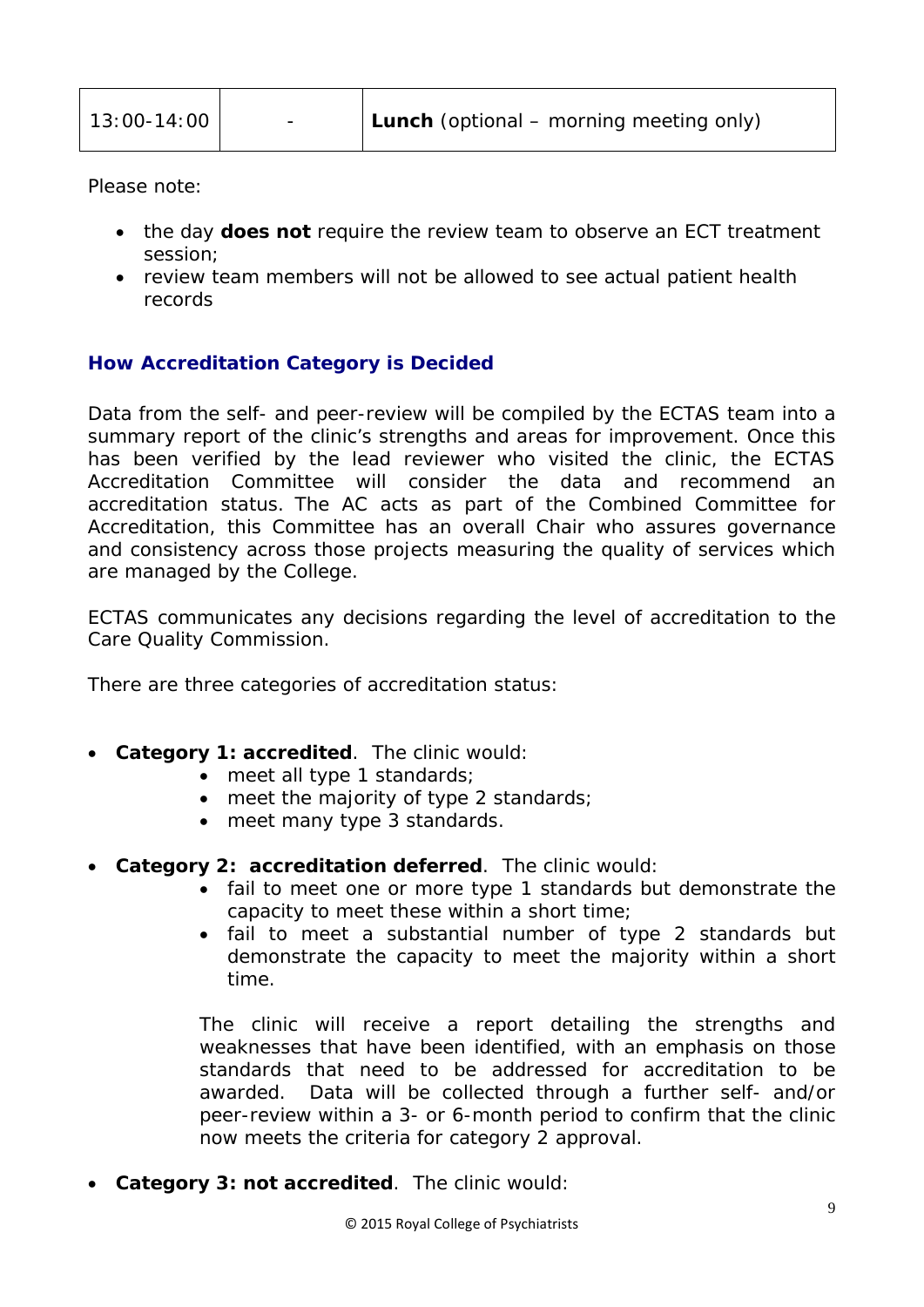- fail to meet one or more type 1 standard and not demonstrate the capacity to meet these within a short time;
- fail to meet a substantial number of type 2 standards and not demonstrate the capacity to meet these within a short time.

The clinic will receive a report detailing the strengths and weaknesses that have been identified and a clear statement of which standards would have to be met for the clinic to be approved.

In the opinion of the Royal College of Psychiatrists any clinic which does not meet all type 1 standards is not an appropriate environment to administer ECT and therefore the College will recommend that treatment ceases.

## **The Appeals' Process**

The grounds for an appeal against a decision about accreditation category are that:

- The decision has been made on the basis of a summary report that contains factual inaccuracies about the clinic at the time of the review;
- The decision is not consistent with stated criteria that determine categories of accreditation.

An appeal must be lodged within eight weeks of the accreditation decision having been communicated to the local ECT lead consultant. Appellants are asked to provide documentary evidence to support claims of factual inaccuracy and/or a clear statement of in what way(s) they consider the decision to be inconsistent with the stated criteria for the category of accreditation awarded. A detailed description of the stages of the appeals process is available on request.

# **Activities and support during a clinic's accredited period**

#### **Standards revision**

The standards will be revised and updated annually to take account of new developments.

Once the updated standards have been ratified, a copy will be sent to all member clinics.

#### **Interim self-review**

During the period for which they are accredited, clinics will be asked to undertake an interim self-review at 18 months. This will be to confirm that the criteria for accreditation are still met and to review progress against the recommendations contained in the previous year's report. Any significant changes to the clinic's documentation, staffing or environment outside of the self review period can be flagged up at any time by emailing the ECTAS Team.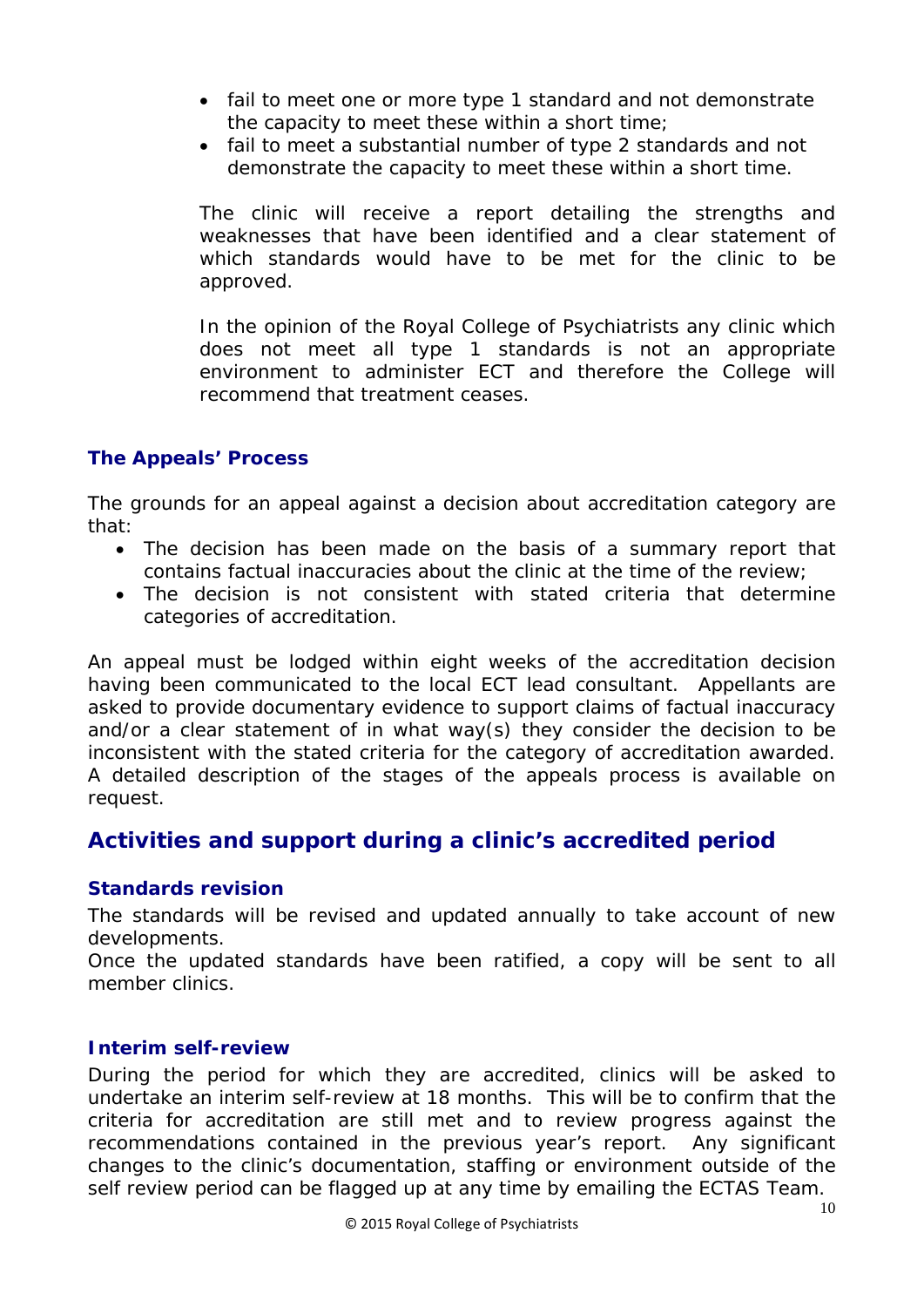#### **Peer-review**

No further peer-review visits will take place during the clinic's accredited period except in exceptional circumstances.

## **E-mail discussion group**

Throughout the period of accreditation, clinic staff will have access to advice and support from the ECTAS Team and their peers through the email discussion group.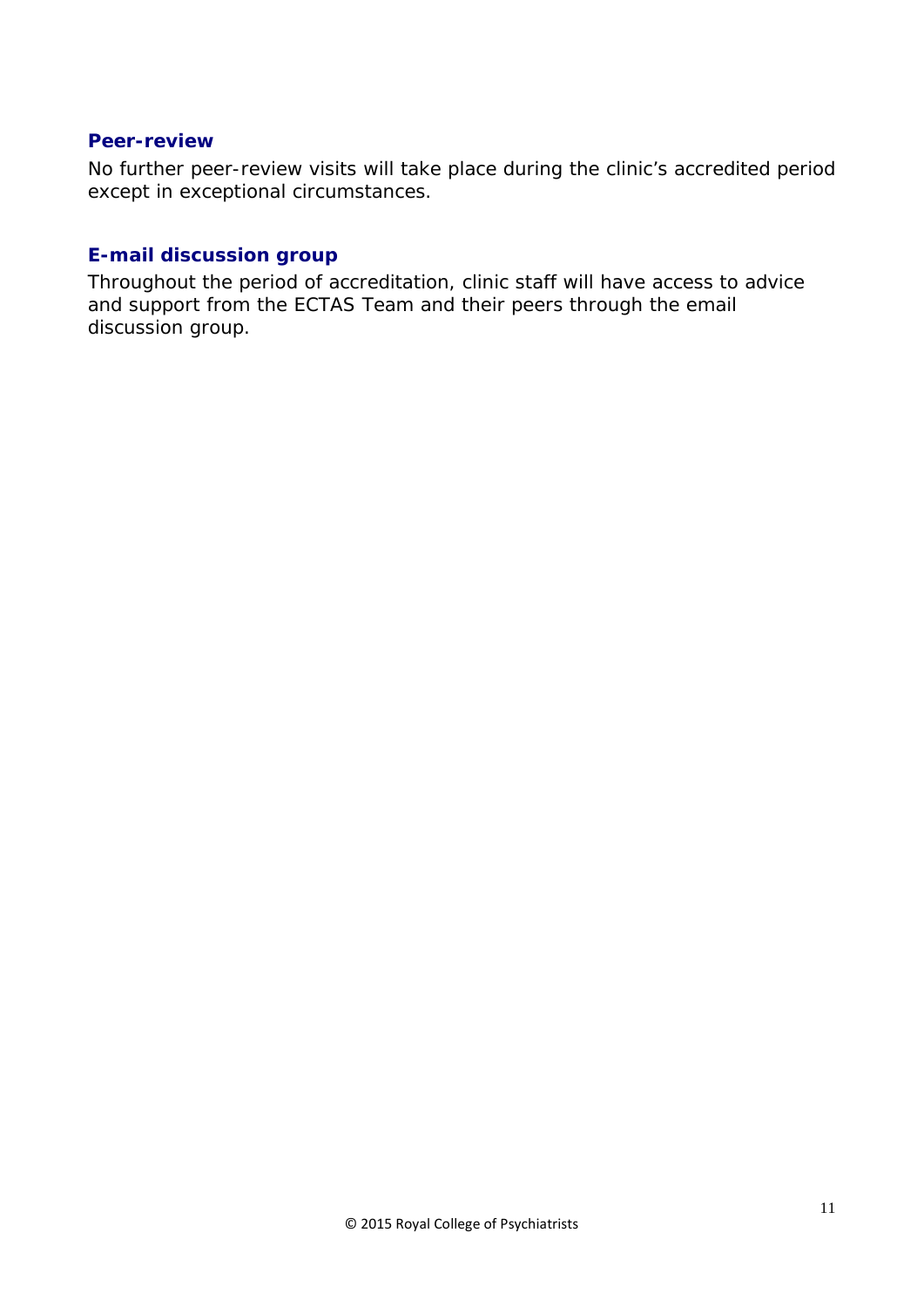## **Joining a peer review team**

It is expected that ECT Staff from member clinics will wish to visit other clinics as a member of a review team. This will normally involve spending half a day at a clinic and possibly commenting on a draft of the clinic's report summary. Travel expenses will be reimbursed according to the policy of the Royal College of Psychiatrists.

In order to become a reviewer, staff must attend a one-day training course at the Royal College of Psychiatrists. Clinics will be contacted with the dates for training and booking forms. Training takes place twice a year. Those staff who have been trained and attended at least 3 reviews will also be given the opportunity to act as lead reviewers should they so wish.

# **Information sharing about clinics and membership**

A list of known ECT clinics including all current members of ECTAS is available from the website and updated quarterly. The list states whether a clinic is not a member, in review process, accredited, deferred, or dormant (no treatments currently taking place). A clinic may also be listed as closed if it has recently ceased to operate altogether.

Clinics which undertake the process and are not accredited are so designated in this list. ECTAS reserves the right to contact regulatory and professional bodies if issues affecting patient safety, rights and dignity are identified.

Reports created from clinic review data are seen by the CCQI team, the reviewer team, and the Accreditation Committee. Information about the performance of individual clinics apart from accreditation status is not published without permission. Anonymised, amalgamated data from the review process may be published in research papers and in the bi-annual ECTAS National Report.

# **ECTAS – SUMMARY OF TERMS AND CONDITIONS OF MEMBERSHIP**

ECTAS Accreditation is based on a continuous review process. Clinical standards are assessed by self- and peer- review at the start of each threeyear cycle. Accreditation is maintained by yearly self-assessment between the three-yearly peer review.

Accreditation is dependent on:

1) Remaining in good standing as a member of the ECTAS network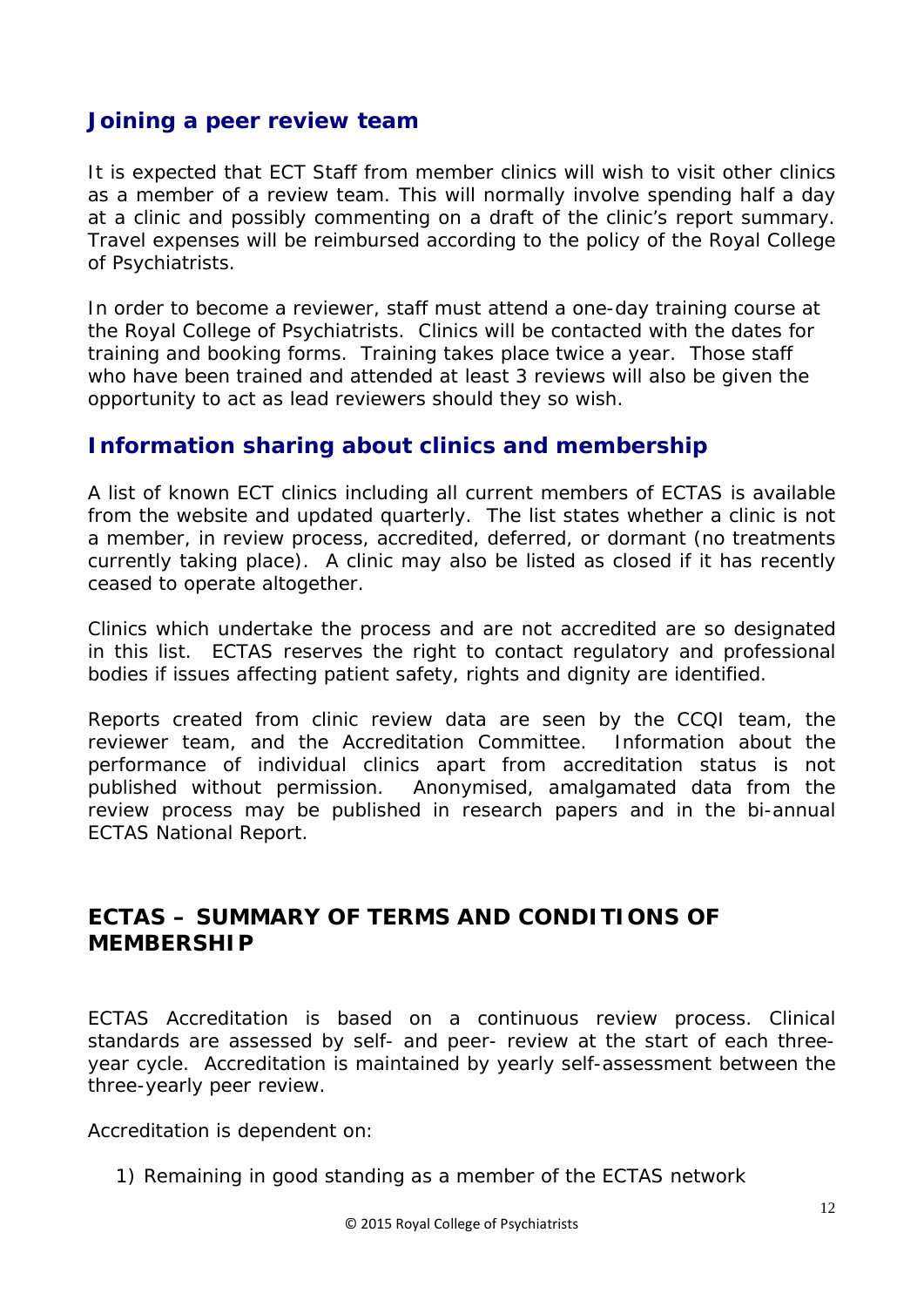- 2) Continuing to meet ECTAS standards, which are revised on a yearly basis
- 3) Fulfilling ECTAS self review conditions, as laid out in the ECTAS Self Review Guidance and Interim Self Review Guidance documents.

Failure to meet any of these conditions will result in accreditation being withdrawn by ECTAS. In this case, the name of the clinic concerned will be removed from the list of clinics who are members which appears on the Royal College of Psychiatrists website and will appear on a separate list of clinics who have had membership withdrawn. Organisations who receive updates on ECTAS membership such as the Care Quality Commission will also be informed that membership has been withdrawn.

Clinics whose accreditation is withdrawn will be asked to return their certificate of accreditation forthwith.

Clinics who withdraw their own membership during a three-year cycle will also be removed from the list of members on the website as above and asked to return their certificate of accreditation.